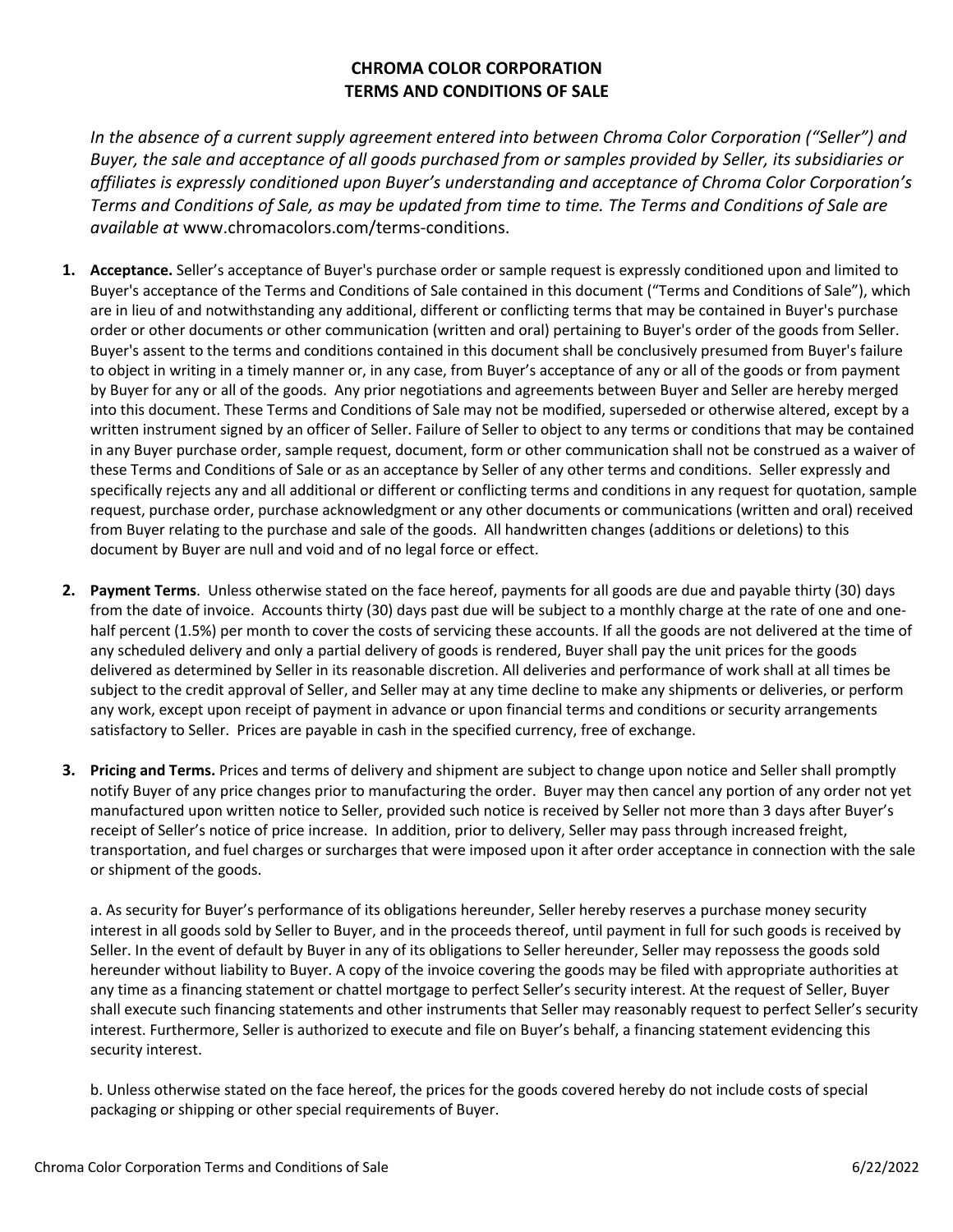- **4. Taxes.** Unless otherwise stated on the face hereof, the price for the goods covered hereby does not include customs duties or tariffs or sales, use, excise, or other similar taxes of any federal, state, local or foreign governmental authority with respect to the sale, purchase, delivery, storage, insurance, processing, use, consumption or transportation of any of the goods covered hereby. Buyer shall pay, in addition to the prices quoted, the amount of any present or future customs duties, tariffs, or sales, use, excise or other similar tax applicable to the sale of goods or performance of services by Seller unless Buyer shall supply Seller with the appropriate tax exemption certificates.
- **5. Delivery.** Seller will make commercially reasonable efforts to make deliveries, whether full or partial, in accordance with the established delivery schedule set forth on the face hereof or as may be otherwise later revised. Unless otherwise stated on the face hereof, delivery of goods shall be deemed completed when Seller places the goods at the disposal of Buyer's carrier at Seller's manufacturing facility, not cleared for export and not loaded on any collecting vehicle. In any event and notwithstanding anything contained herein or otherwise to the contrary, upon such delivery of the goods at the point of shipment at Seller's plant to Buyer, title to the goods shall pass to Buyer (subject to Seller's purchase money security interest), and Buyer will thereupon be solely responsible for and bear the entire risk of any loss or damage to the goods from any cause whatsoever.
- **6. Delivery Dates.** Scheduled dates of delivery are determined from the date of Seller's acceptance and confirmation of any order placed by Buyer, and are estimates of approximate dates of delivery, not a guaranty of a particular date of delivery. Seller shall not be liable for any damages caused by failure or delay in shipping of the goods described herein.
- **7. Packaging.** Unless otherwise stated on the face hereof, the goods shall be packed by Seller and will be delivered for shipment in standard commercial packaging. When special or export packaging is requested or, in the opinion of Seller, is required under the circumstances to minimize risk of loss or damage in transit, the cost of the same, if not otherwise specifically shown as included in the price stated on the face hereof, will be separately invoiced to and paid by Buyer.
- **8. Delivery Terms.** Unless otherwise stated on the face hereof and subject to Paragraph 3, delivery terms are F.O.B at Seller's plant. Any additional services or charges by the carrier including, without limitation, stopover charges, lumper fees and other accessorial charges are the responsibility of Buyer. Seller reserves the right to use the carrier and delivery routing of Seller's choice, with shipments made otherwise at the request of Buyer being Buyer's responsibility.
- **9. Limited Warranty.** Seller warrants that at the time of delivery as documented by Seller, Seller will convey good and marketable title to the goods and the goods supplied hereunder shall 1) conform to Seller's standard specifications for the goods (or such other specifications agreed to in writing by Seller) and 2) be free of material defect in workmanship ("Limited Warranty"). Samples are provided AS IS, and Seller provides no warranty of any kind on samples. THERE ARE NO OTHER WARRANTIES WITH RESPECT TO THE GOODS, AND ALL OTHER WARRANTIES, EXPRESS OR IMPLIED, INCLUDING BUT NOT LIMITED TO THE IMPLIED WARRANTIES OF MERCHANTABILITY, FITNESS FOR A PARTICULAR PURPOSE AND/OR NON-INFRINGEMENT, ARE HEREBY FULLY DISCLAIMED. SELLER'S LIABILITY AND BUYER'S REMEDY FOR BREACH OF WARRANTY IS LIMITED SOLELY (AT SELLER'S SOLE OPTION) TO CREDIT FOR OR THE REPLACEMENT OF THE NONCONFORMING GOODS, WHICH SHALL BE RETURNED TO SELLER'S PLANT AT BUYER'S RISK, TRANSPORTATION CHARGES PREPAID BY BUYER. THE FAILURE TO GIVE SELLER NOTICE OF A WARRANTY CLAIM WITHIN THIRTY (30) DAYS FROM DATE OF DELIVERY AS DOCUMENTED BY SELLER SHALL CONSTITUTE A COMPLETE WAIVER OF ALL OF BUYER'S CLAIMS RELATING TO SUCH GOODS, AND SUCH GOODS SHALL, FROM THAT POINT FORWARD, BE DEEMED CONFORMING GOODS THAT WERE ACCEPTED BY BUYER FOR ALL PURPOSES. THE LIMITED WARRANTY IS IMMEDIATELY AND AUTOMATICALLY INVALIDATED AND NULL AND VOID FOR ANY GOODS OTHERWISE COVERED BY THE AFOREMENTIONED WARRANTY ANYTIME THE GOODS ARE, WITHOUT LIMITATION, 1) EXPOSED TO ELEMENTS OR TEMPERATURES BEYOND THE COMMON SERVICE TEMPERATURES INTENDED FOR SUCH PRODUCTS OR ANY RAW MATERIALS CONTAINED THEREIN, OR 2) USED FOR APPLICATIONS NOT INTENDED FOR SUCH GOODS, OR 3) ALTERED OR TAMPERED WITH BY ANYONE.
- **10. LIMITATION OF LIABILITY. THE RIGHT TO RETURN NONCONFORMING GOODS FOR CREDIT OR REPLACEMENT (AT SELLER'S SOLE OPTION), AS DESCRIBED HEREIN, SHALL CONSTITUTE SELLER'S SOLE LIABILITY AND BUYER'S EXCLUSIVE REMEDY, WHETHER SUCH CLAIM IS BASED UPON PRINCIPLES OF CONTRACT, WARRANTY, NEGLIGENCE OR OTHER TORT, BREACH OF ANY STATUTORY OR REGULATORY DUTY, PRINCIPLES OF INDEMNITY OR CONTRIBUTION, OR OTHERWISE, AND SHALL NOT IN ANY CASE EXCEED THE AMOUNT ACTUALLY PAID BY BUYER FOR SUCH NON-CONFORMING GOODS. UNDER NO CIRCUMSTANCES SHALL SELLER BE LIABLE FOR SPECIAL, PUNITIVE, INDIRECT OR CONSEQUENTIAL DAMAGES (INCLUDING**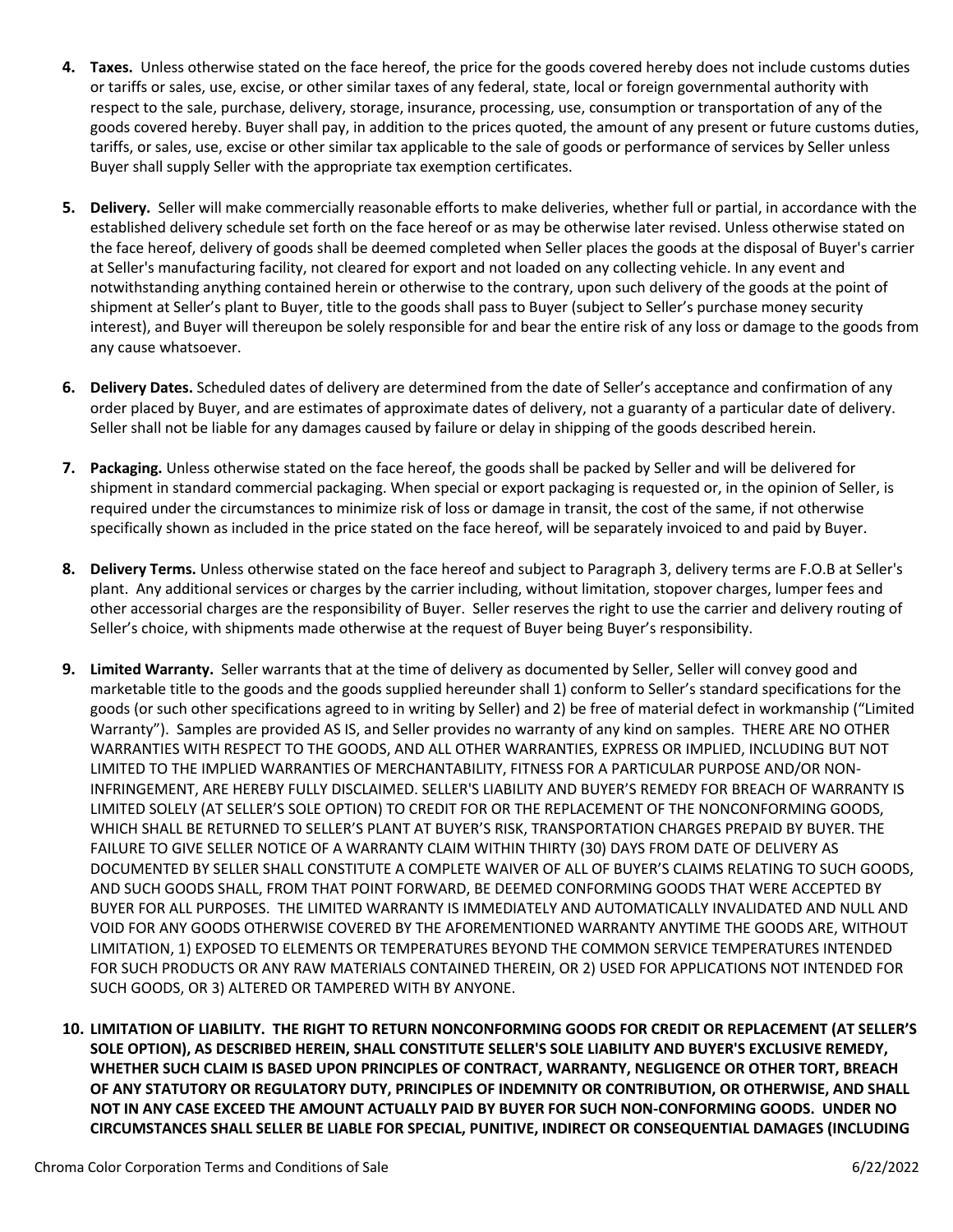**BUT NOT LIMITED TO LOST SALES OR PROFITS, LOSS OF BUSINESS OPPORTUNITY OR DAMAGES FROM BUSINESS INTERRUPTION) OR SPECIFIC PERFORMANCE**. THE PRICE CHARGED FOR THE GOODS CONTEMPLATES AND INCLUDES CONSIDERATION FOR THIS LIMITATION OF SELLER'S LIABILITY. NO ACTION, REGARDLESS OF FORM, ARISING OUT OF THE TRANSACTION(S) CONTEMPLATED HEREUNDER MAY BE BROUGHT BY BUYER MORE THAN ONE (1) YEAR FOLLOWING THE DATE OF DELIVERY OF THE GOODS AS DOCUMENTED BY SELLER.

- **11. Claims.** Claims by Buyer for shortages or errors in delivery must be made within seven (7) days after the delivery of the goods as documented by Seller. Goods are sold subject to the standard manufacturing practices of Seller's suppliers. Goods purchased on the basis of weight are subject to customary quantity variations recognized by practice in the industry.
- **12. Returns.** Only non-conforming goods pursuant to the terms of the Limited Warranty may be returned to Seller for credit or replacement (at Seller's sole option), and only then following Seller's final written determination in Seller's sole determination that such goods are in fact non-conforming. No non-conforming goods shall be returned without first obtaining written consent from an officer of Seller.
- **13. Order Cancellation.** Because all orders are manufactured by Seller to Buyer's particular specifications as special orders, any order for goods, once accepted by Seller, is not subject to cancellation by Buyer. In the event of cancellation (partial or full) of any order following Seller's acceptance, Buyer shall be considered in breach of its contract with Seller and Buyer shall, upon demand, in addition to any other rights or remedies Seller may have at law or in equity under applicable law, pay to Seller all damages resulting from Buyer's breach to include, without limitation: 1) the cost of all work and materials to which Seller has committed or identified with Buyer's order, plus 2) Seller's cancellation charge prescribed by Seller, and 3) Seller's anticipated profit on the entire order. Buyer acknowledges that the actual damages likely to result from cancellation of any order of goods are difficult to estimate on the date of the acceptance of Buyer's order and would be difficult for Seller to prove. The parties agree that Buyer's payment of, without limitation, the amounts stated above, would serve to fairly and reasonably compensate Seller for a breach by Buyer of Buyer's obligations hereunder and not be a penalty for such breach by Buyer.
- **14. Indemnification.** Buyer shall indemnify, defend, protect, and hold harmless Seller, its parent companies (direct and indirect), and all affiliated, related, and subsidiary companies (direct and indirect), and their respective officers, directors, shareholders, attorneys, accountants, representatives, agents, employees, successors and assigns, from and against any and all claims, actions, remedial and enforcement actions of any kind, administrative or judicial proceedings, causes of action, liabilities, penalties, forfeitures, damages, fines, injunctive relief, settlements, losses and expenses (including, without limitation, reasonable attorneys' and consultants' fees and costs and the cost of investigation and testing) arising from or caused in whole or in part, directly or indirectly, whether or not foreseeable, by (i) Buyer's failure to comply with any promise, covenant, representation or obligation in connection with the purchase of goods or services from Seller or any other agreement with Seller, including a request for samples; (ii) Buyer's negligent (whether active or passive) or intentional acts or omissions; (iii) any injury or death to any person, including any employee of Buyer, resulting in whole or in part from any use of or exposure to the goods obtained from Seller or any products into which such goods were incorporated (even if such claim by such person would be barred if brought directly against Buyer by such person) or (iv) any third-party claim that the goods purchased and sold or provided hereunder infringe or allegedly infringe on such third-party's patent, trademark, copyright or any other intellectual property rights or the handling of any goods by Buyer following delivery from Seller. For purposes of this indemnity provision, any acts or omissions of Buyer, or by employees, agents, assignees, successors and assigns, contractors and subcontractors of Buyer or others acting for or on behalf of Buyer shall be strictly attributable to Buyer.
- **15. Governing Law.** Any contract arising out of the transaction related to this acceptance of purchase order or sample request shall be deemed to have been made in Illinois. The parties hereby expressly agree that the validity, interpretation and performance of any agreement arising out of this transaction shall be governed by the laws of the State of Illinois without regard to conflict of interest laws. Applicability of the United Nations Convention of Agreements for the International Sale of Goods is disclaimed by both parties. Buyer and Seller hereby submit to the state and federal courts in Cook County, Illinois, as the sole and exclusive jurisdiction for the resolution of any disputes arising out of or related to transactions between Buyer by Seller. A TRIAL BY JURY WITH RESPECT TO ANY PROCEEDING RELATING TO BUYER'S PURCHASE OF GOODS FROM SELLER OR THIS AGREEMENT IS WAIVED BY SELLER AND BUYER.